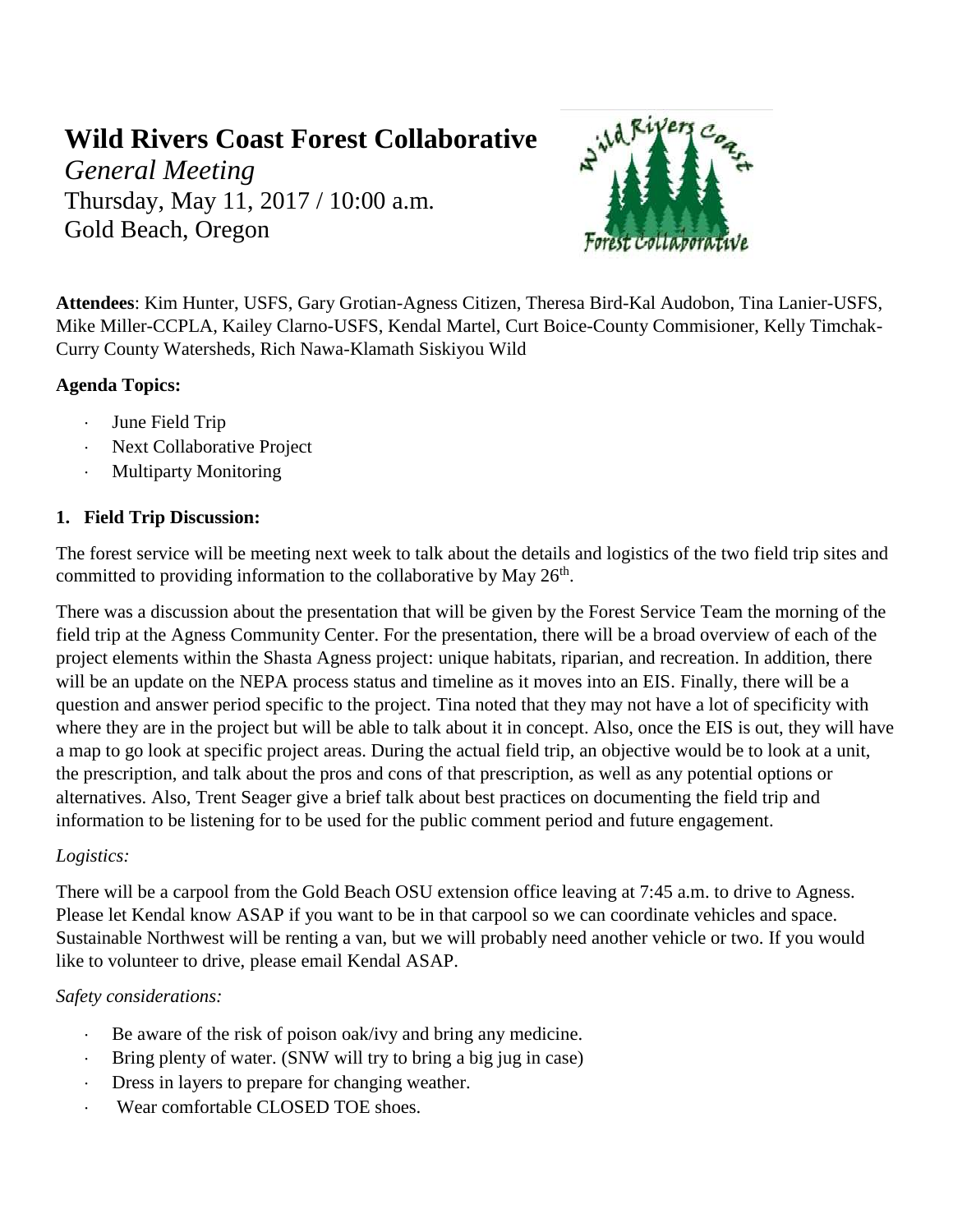#### *Discussion on Roads Component of Project:*

A member had a question about the road down to the recreation area to Shasta Costa, there had been a discussion about making the road better to prevent future issues.

The road crossing at Billings Creek was highlighted as a potential sensitive issue that would warrant future discussion. It was also noted that it would be valuable to in the future, look at any roads that could create any potential social anxiety around sediment issues or closures of motorized access in the Agness area and flag them for discussion. Even though there will not be a site visit to roads during the field trip, some of the road issues will be covered in the recreation piece of the morning presentation.

The group discussed specific roads units that the group had in mind for further discussion:

- The Shasta Costa Creek Road which is an example of a road that carries issues around social license.
- The Billings Road which may carry issues around sediment.

It was noted that there was a Forest Service RAC project done for sediment reduction in Billings Creek. Kelly Timchak agreed to find that information and shared with the group.

## *Discussion on Riparian Component of Project:*

Tina asked if the collaborative wanted to see a riparian area within one of the specific field trip units or an area for that could be potentially designated for aquatic restoration. The group showed the most interest in learning more about any logging being down in riparian areas/LSRs, as well as fuels treatment, habitat work and noncommercial treatments. There was also a comment that some groups have expressed concern around water temperature and how that will affect aquatic habitats. These are being documented as flagged concerns for shared learning around riparian components of the project, and it would be helpful for the group to work with the FS to identify the spectrum of options from no-cut all the way to treatment.

# **2. Next Project**

The coming objective is to create a living document that lists criteria by which the collaborative will measure potential projects as they are offered. One potential question to ask would be "Will this project cover the three objectives that were focused on in the Shasta Agnes project like riparian, recreation and unique habitats.

#### *There was additional discussion of specific project areas and the following list was discussed:*

- Signal Butte-Half of Signal Butte is managed by the Forest Service and the other half by the BLM. A potential objective for the WRCFC would be to facilitate a management project as a cohesive whole and get both agencies involved as they both have a directive to manage the area for rare plants, as well as vehicle issues. This already falls under the collaboratives recommended project scope. Rich Nawa agreed to update a project form that Kendal created last year so that information could be shared with the group. Kendal will reshare that document with the group. Also, it was noted that the BLM has put out a new resource management plan that addresses their half of the area. Since decisions have been made, it may be a good project to figure out how to implement those decisions.
- Sudden Oak Death- There is a SOD Task Force meeting May 16. Kelly Timchak agreed to talk to the organizer to see what the process is for a committee to submit an idea for a project. The collaborative is part of the communications and civic engagement subcommittee. It was noted that most of the SOD issues are on private land right now, and that there could be value in providing land owners with the tools needed to identify SOD on their land.